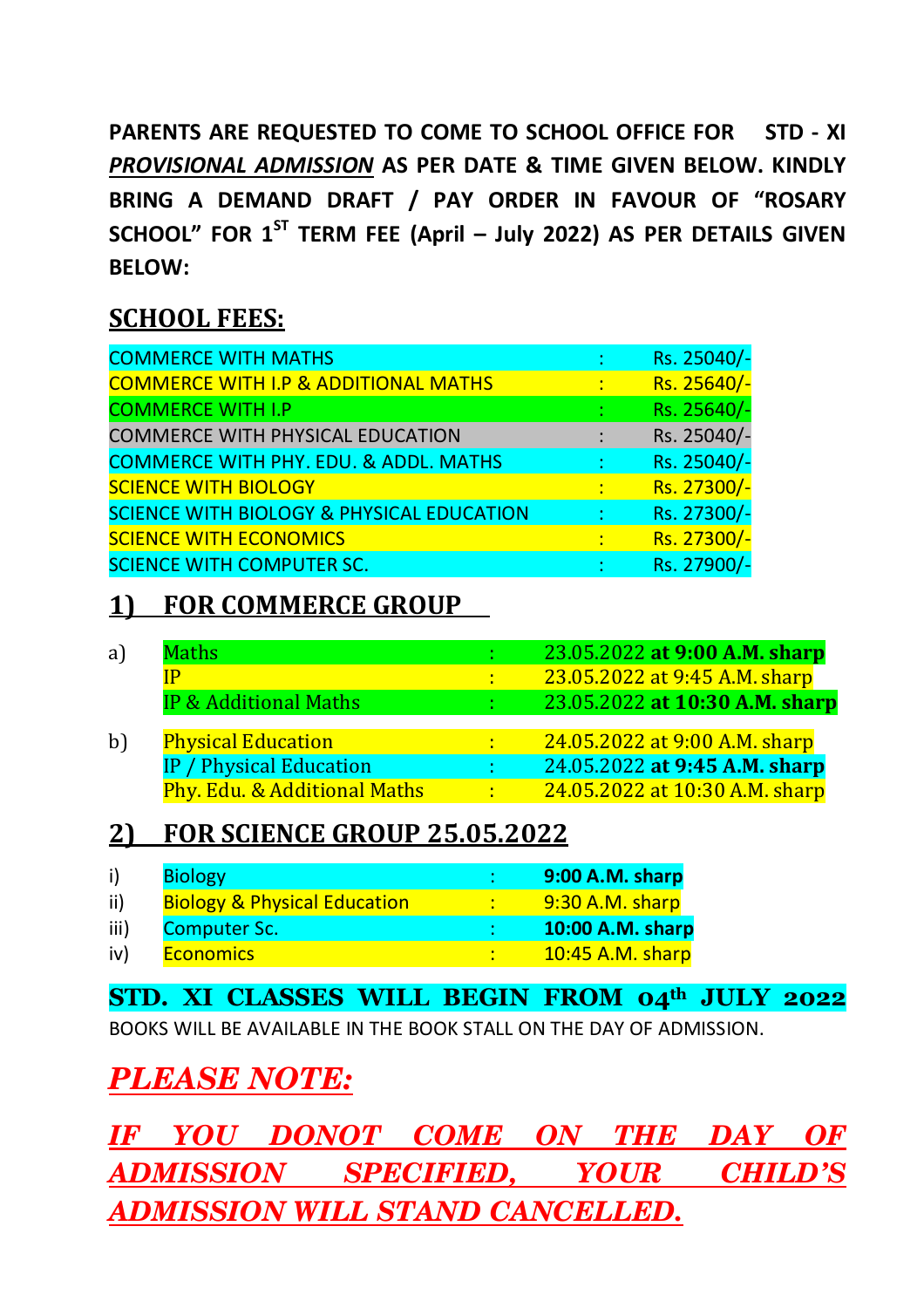| <b>COMMERCE WITH MATHS</b> |       |                            |                                     |               |                                                            |                            |  |  |  |
|----------------------------|-------|----------------------------|-------------------------------------|---------------|------------------------------------------------------------|----------------------------|--|--|--|
| S.NO.                      | R.NO. | <b>CLASS &amp;</b><br>SEC. | <b>SNAME</b>                        | <b>ADMNNO</b> | <b>MATHS</b><br><b>OPTED</b><br><b>BASIC/STAND</b><br>ARD. | <b>STREAM ALLOTTED</b>     |  |  |  |
| $\mathbf{1}$               | 10    | ХB                         | <b>ARYAN KISHORE</b>                | 11733/11      | <b>STANDARD</b>                                            | <b>COMMERCE WITH MATHS</b> |  |  |  |
| $\overline{2}$             | 42    | X D                        | <b>SOMYA GARG</b>                   | 11862/11      | <b>STANDARD</b>                                            | <b>COMMERCE WITH MATHS</b> |  |  |  |
| 3                          | 30    | ХB                         | <b>PRANAV GAGNEJA</b>               | 11900/11      | <b>STANDARD</b>                                            | <b>COMMERCE WITH MATHS</b> |  |  |  |
| 4                          | 29    | XE                         | <b>NIMRAT SINGH</b><br><b>SAINI</b> | 11734/11      | <b>STANDARD</b>                                            | <b>COMMERCE WITH MATHS</b> |  |  |  |
| 5                          | 14    | ХB                         | <b>DIVYANSHI</b>                    | 12815/14      | <b>STANDARD</b>                                            | <b>COMMERCE WITH MATHS</b> |  |  |  |
| 6                          | 25    | ХB                         | <b>KEVIN SINGH</b>                  | 11827/11      | <b>STANDARD</b>                                            | <b>COMMERCE WITH MATHS</b> |  |  |  |
| $\overline{7}$             | 31    | X D                        | <b>PARTH ARORA</b>                  | 11838/11      | <b>STANDARD</b>                                            | <b>COMMERCE WITH MATHS</b> |  |  |  |
| 8                          | 4     | XE                         | <b>ADITYA KUMAR PAL</b>             | 11833/11      | <b>STANDARD</b>                                            | <b>COMMERCE WITH MATHS</b> |  |  |  |
| 9                          | 27    | ХB                         | <b>MEHER SINGH SETHI</b>            | 11764/11      | <b>STANDARD</b>                                            | <b>COMMERCE WITH MATHS</b> |  |  |  |
| 10                         | 25    | XD                         | <b>KRISHNA MIDHA</b>                | 11904/11      | <b>STANDARD</b>                                            | <b>COMMERCE WITH MATHS</b> |  |  |  |
| 11                         | 38    | ХB                         | <b>RITISHA</b>                      | 11801/11      | <b>STANDARD</b>                                            | <b>COMMERCE WITH MATHS</b> |  |  |  |
| 12                         | 23    | XE                         | <b>JIYA KOHLI</b>                   | 11738/11      | <b>STANDARD</b>                                            | <b>COMMERCE WITH MATHS</b> |  |  |  |
| 13                         | 39    | XE                         | <b>SARTHAK KATHURIA</b>             | 11797/11      | <b>STANDARD</b>                                            | <b>COMMERCE WITH MATHS</b> |  |  |  |
| 14                         | 29    | XD                         | <b>MANYA MALIK</b>                  | 11856/11      | <b>STANDARD</b>                                            | <b>COMMERCE WITH MATHS</b> |  |  |  |
| 15                         | 13    | XА                         | <b>DAKSH</b>                        | 13714/17      | <b>STANDARD</b>                                            | <b>COMMERCE WITH MATHS</b> |  |  |  |
| 16                         | 24    | X C                        | <b>NIHARIKA KHURANA</b>             | 11810/11      | <b>STANDARD</b>                                            | <b>COMMERCE WITH MATHS</b> |  |  |  |
| 17                         | 15    | XD                         | <b>HARSH TYAGI</b>                  | 11901/11      | <b>STANDARD</b>                                            | <b>COMMERCE WITH MATHS</b> |  |  |  |
| 18                         | 26    | ХB                         | <b>KUNJAL AHUJA</b>                 | 11717/11      | <b>STANDARD</b>                                            | <b>COMMERCE WITH MATHS</b> |  |  |  |
| 19                         | 3     | X D                        | <b>AKSHIT NAGAR</b>                 | 11859/11      | <b>STANDARD</b>                                            | <b>COMMERCE WITH MATHS</b> |  |  |  |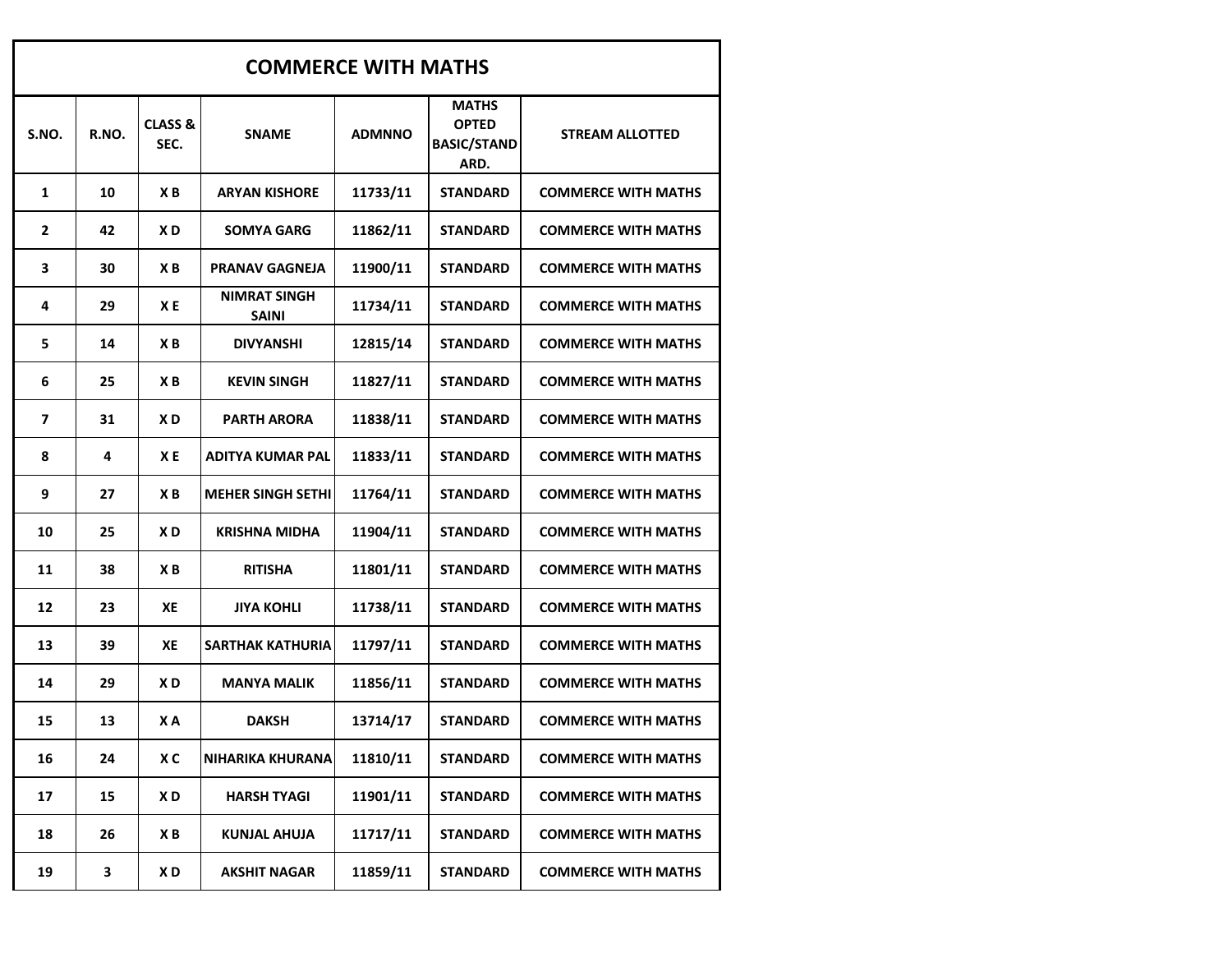| 20 | 15 | X C | <b>HARDIK NARANG</b>                 | 11720/11 | <b>STANDARD</b> | <b>COMMERCE WITH MATHS</b> |
|----|----|-----|--------------------------------------|----------|-----------------|----------------------------|
| 21 | 37 | X A | <b>SAIRAS SHANKER</b>                | 11708/11 | <b>STANDARD</b> | <b>COMMERCE WITH MATHS</b> |
| 22 | 44 | X A | <b>STELLA MASSEY</b>                 | 11688/11 | <b>STANDARD</b> | <b>COMMERCE WITH MATHS</b> |
| 23 | 41 | XB  | <b>SAKSHAM PANT</b>                  | 11756/11 | <b>STANDARD</b> | <b>COMMERCE WITH MATHS</b> |
| 24 | 39 | XB  | <b>ROHAN CHHIKARA</b>                | 11861/11 | <b>STANDARD</b> | <b>COMMERCE WITH MATHS</b> |
| 25 | 28 | XD  | <b>MANIK CHAUDHARY</b>               | 11749/11 | <b>STANDARD</b> | <b>COMMERCE WITH MATHS</b> |
| 26 | 35 | X C | SIDDHANT MASIH                       | 11701/11 | <b>STANDARD</b> | <b>COMMERCE WITH MATHS</b> |
| 27 | 26 | X C | <b>NISHCHAY</b><br><b>BHARGAVA</b>   | 11712/11 | <b>STANDARD</b> | <b>COMMERCE WITH MATHS</b> |
| 28 | 36 | XD. | <b>SANSKRITI</b><br><b>BUDGUJJAR</b> | 11893/11 | <b>STANDARD</b> | <b>COMMERCE WITH MATHS</b> |
| 29 | 31 | XE  | <b>PRACHI TYAGI</b>                  | 11871/11 | <b>STANDARD</b> | <b>COMMERCE WITH MATHS</b> |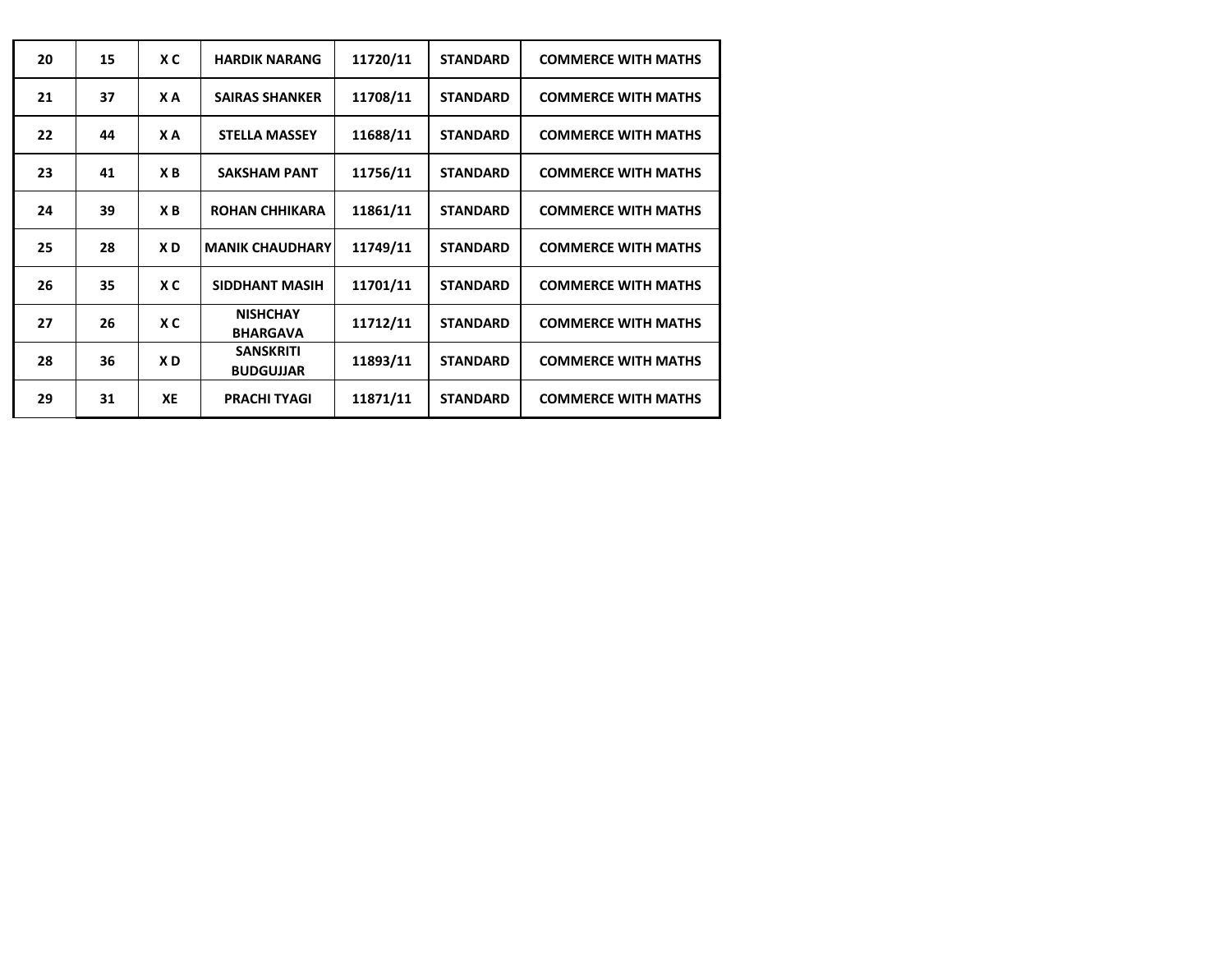| SCIENCE WITH BIOLOGY/PHYSICAL EDUCATION |       |                            |               |                                         |                                                   |                                       |  |  |  |
|-----------------------------------------|-------|----------------------------|---------------|-----------------------------------------|---------------------------------------------------|---------------------------------------|--|--|--|
| S.NO.                                   | R.NO. | <b>CLASS &amp;</b><br>SEC. | <b>ADMNNO</b> | <b>SNAME</b>                            | <b>MATHS</b><br><b>OPTED</b><br><b>BASIC/STD.</b> | <b>STREAM ALLOTTED</b>                |  |  |  |
| $\mathbf{1}$                            | 8     | ХE                         | 13702/17      | <b>ANANTA RAAJ GILL</b>                 | STANDARD                                          | <b>SCIENCE WITH BIOLOGY</b>           |  |  |  |
| 2                                       | 11    | ХE                         | 11902/11      | <b>ANSH WAHI</b>                        | STANDARD                                          | <b>SCIENCE WITH BIOLOGY</b>           |  |  |  |
| 3                                       | 47    | XA                         | 11860/11      | VASU YADAV                              | <b>STANDARD</b>                                   | <b>SCIENCE WITH BIOLOGY</b>           |  |  |  |
| 4                                       | 45    | XA                         | 12846/14      | <b>SUSHANT JHA</b>                      | STANDARD                                          | <b>SCIENCE WITH BIOLOGY</b>           |  |  |  |
| 5                                       | 21    | XD                         | 11882/11      | <b>KEVIN THOMAS JOSEPH</b>              | STANDARD                                          | <b>SCIENCE WITH BIOLOGY</b>           |  |  |  |
| 6                                       | 39    | XA                         | 11742/11      | SANJANA SINHA                           | STANDARD                                          | <b>SCIENCE WITH BIOLOGY</b>           |  |  |  |
| 7                                       | 16    | XE                         | 11807/11      | <b>DAKSH ARORA</b>                      | <b>STANDARD</b>                                   | <b>SCIENCE WITH BIOLOGY</b>           |  |  |  |
| 8                                       | 32    | X A                        | 11704/11      | <b>PRANAW KUMAR</b>                     | <b>STANDARD</b>                                   | <b>SCIENCE WITH BIOLOGY</b>           |  |  |  |
| 9                                       | 45    | XE                         | 11883/11      | YASH KUMAR SINGH                        | STANDARD                                          | <b>SCIENCE WITH BIOLOGY</b>           |  |  |  |
| 10                                      | 17    | XA                         | 11776/11      | <b>GAIHAILIU PANMEI</b>                 | STANDARD                                          | <b>SCIENCE WITH BIOLOGY</b>           |  |  |  |
| 11                                      | 25    | X C                        | 11965         | <b>NISHANT CHAUHAN</b>                  | STANDARD                                          | <b>SCIENCE WITH BIOLOGY</b>           |  |  |  |
| 12                                      | 14    | X C                        | 11818/11      | <b>DIVJOT KAUR CHANA</b>                | STANDARD                                          | <b>SCIENCE WITH BIOLOGY</b>           |  |  |  |
| 13                                      | 17    | XE                         | 13423/16      | <b>DHRUV</b>                            | STANDARD                                          | <b>SCIENCE WITH BIOLOGY</b>           |  |  |  |
| 14                                      | 36    | X A                        | 11805/11      | <b>SAGNIK MAJUMDER</b>                  | STANDARD                                          | <b>SCIENCE WITH BIOLOGY</b>           |  |  |  |
| 15                                      | 21    | XB                         | 11770/11      | <b>IZAL GHAWANA</b>                     | <b>STANDARD</b>                                   | <b>SCIENCE WITH BIOLOGY</b>           |  |  |  |
| 16                                      | 5     | X A                        | 11727/11      | <b>AKSHIT THAKUR</b>                    | <b>STANDARD</b>                                   | SCIENCE WITH BIOLOGY AND PHY.<br>EDU. |  |  |  |
| 17                                      | 23    | ХB                         | 11737/11      | <b>KARANDEEP SINGH</b><br><b>SANDHU</b> | <b>STANDARD</b>                                   | SCIENCE WITH BIOLOGY AND PHY.<br>EDU. |  |  |  |
| 18                                      | 5     | ХB                         | 12839/14      | <b>AKSHARA TYAGI</b>                    | <b>STANDARD</b>                                   | SCIENCE WITH BIOLOGY AND PHY.<br>EDU. |  |  |  |
| 19                                      | 35    | X A                        | 12830/14      | <b>RICHA UPADHYAY</b>                   | <b>STANDARD</b>                                   | SCIENCE WITH BIOLOGY AND PHY.<br>EDU. |  |  |  |
| 20                                      | 43    | ΧA                         | 11758/11      | <b>SONIA SABU</b>                       | <b>STANDARD</b>                                   | SCIENCE WITH BIOLOGY AND PHY.<br>EDU. |  |  |  |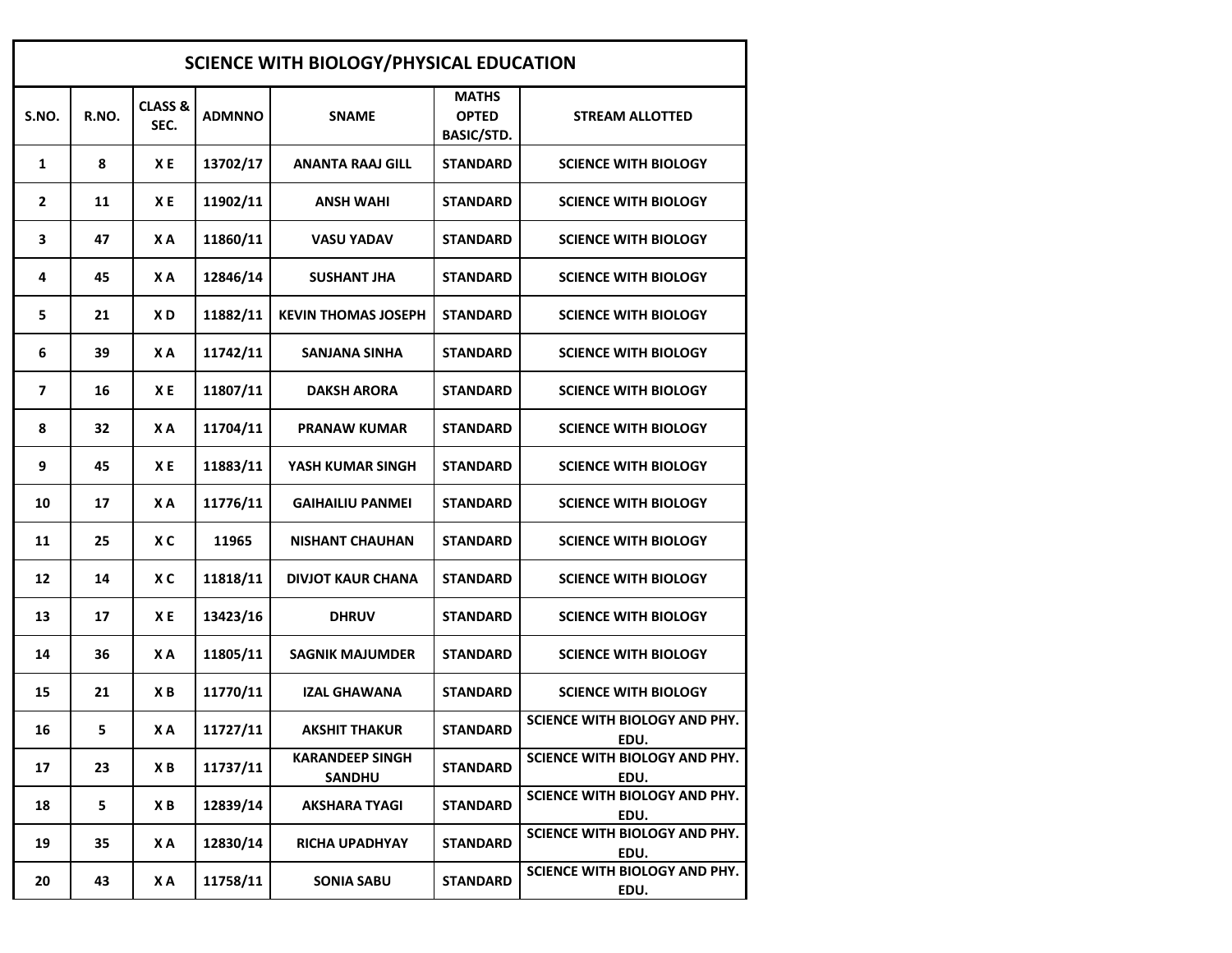| 21 | 25             | XE  | 11849/11 | <b>KHUSHI MAGO</b>         | <b>STANDARD</b> | SCIENCE WITH BIOLOGY AND PHY.<br>EDU. |
|----|----------------|-----|----------|----------------------------|-----------------|---------------------------------------|
|    |                |     |          |                            |                 | <b>SCIENCE WITH BIOLOGY AND PHY.</b>  |
| 22 | 6              | XD. | 11685/11 | ANGEL K.A.                 | <b>STANDARD</b> | EDU.                                  |
| 23 | 37             | XD  | 11873/11 | <b>SAUMYA SHARMA</b>       | <b>STANDARD</b> | <b>SCIENCE WITH BIOLOGY AND PHY.</b>  |
|    |                |     |          |                            |                 | EDU.                                  |
| 24 | 5              | X C | 11825/11 | <b>ANJANA KUMARI</b>       | <b>STANDARD</b> | <b>SCIENCE WITH BIOLOGY AND PHY.</b>  |
|    |                |     |          |                            |                 | EDU.                                  |
| 25 | 17             | XD  | 13142/15 | <b>HARSHITA KARGETI</b>    | <b>STANDARD</b> | <b>SCIENCE WITH BIOLOGY AND PHY.</b>  |
|    |                |     |          |                            |                 | EDU.                                  |
| 26 | 38             | ХE  | 11887/11 | <b>SAKSHAM KUMAR SINGH</b> | <b>STANDARD</b> | <b>SCIENCE WITH BIOLOGY AND PHY.</b>  |
|    |                |     |          |                            |                 | EDU.                                  |
| 27 | 11             | XВ  | 11705/11 | <b>AYUSH SINGH</b>         | <b>STANDARD</b> | <b>SCIENCE WITH BIOLOGY AND PHY.</b>  |
|    |                |     |          |                            |                 | EDU.                                  |
| 28 | $\overline{2}$ | XE  | 11909/11 | <b>AASHISH JOSEPH</b>      | <b>STANDARD</b> | SCIENCE WITH BIOLOGY AND PHY.         |
|    |                |     |          |                            |                 | EDU.                                  |
| 29 | 37             | X C | 11723/11 | <b>TANVEE</b>              | <b>STANDARD</b> | <b>SCIENCE WITH BIOLOGY AND PHY.</b>  |
|    |                |     |          |                            |                 | EDU.                                  |
| 30 | 22             | XВ  | 11761/11 | <b>JOEL MASIH</b>          | <b>STANDARD</b> | <b>SCIENCE WITH BIOLOGY AND PHY.</b>  |
|    |                |     |          |                            |                 | EDU.                                  |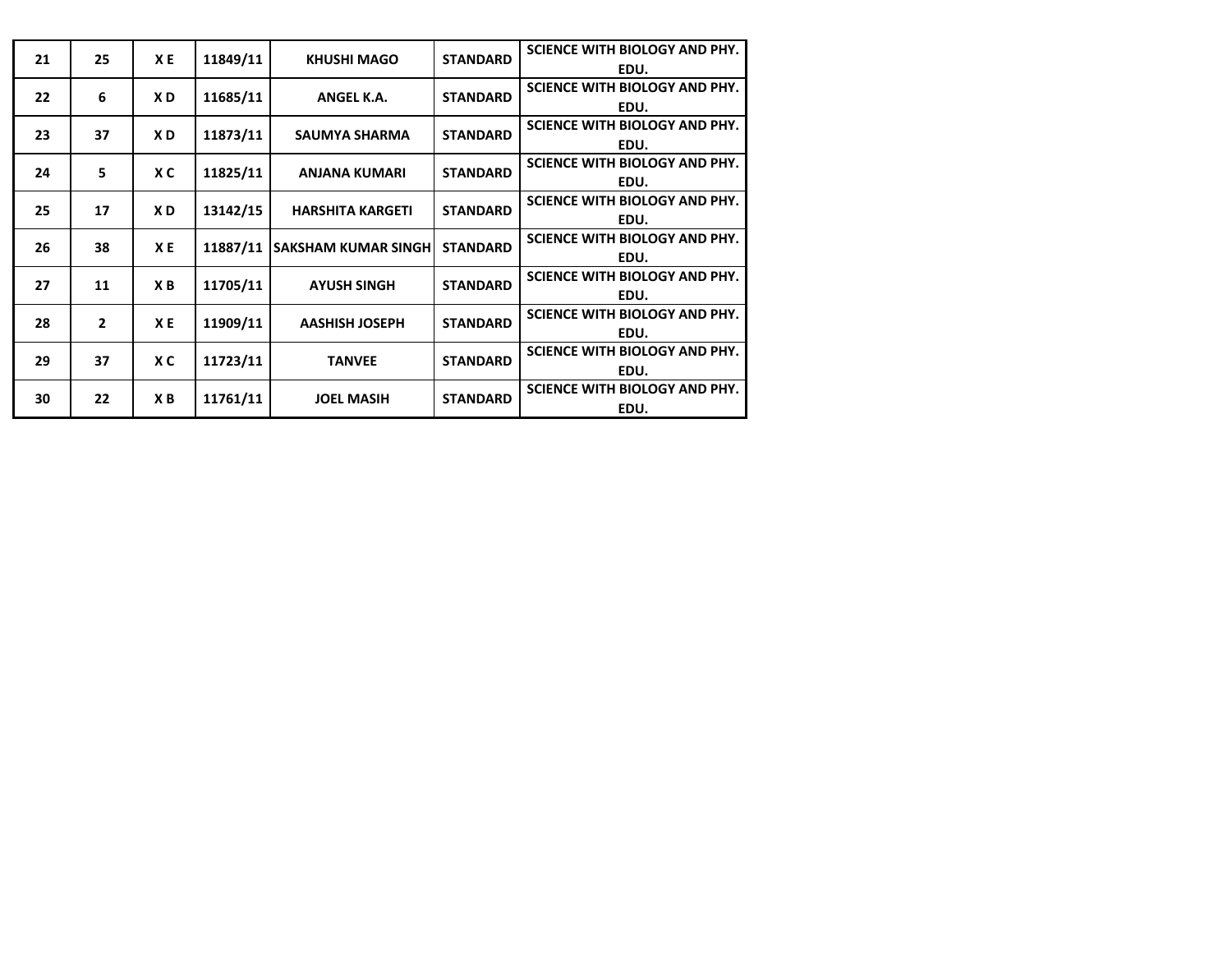| <b>SCIENCE WITH COPMPUTER SCIENCE/ECONOMICS</b> |                |                            |               |                           |                                                            |                                                |  |  |  |
|-------------------------------------------------|----------------|----------------------------|---------------|---------------------------|------------------------------------------------------------|------------------------------------------------|--|--|--|
| S.NO.                                           | R.NO.          | <b>CLASS &amp;</b><br>SEC. | <b>ADMNNO</b> | <b>SNAME</b>              | <b>MATHS</b><br><b>OPTED</b><br><b>BASIC/STAN</b><br>DARD. | <b>STREAM ALLOTTED</b>                         |  |  |  |
| 1                                               | $\overline{2}$ | XD                         | 12500         | <b>ADITYA PUNETHA</b>     | <b>STANDARD</b>                                            | <b>SCIENCE WITH COMPUTER</b><br><b>SCIENCE</b> |  |  |  |
| $\overline{2}$                                  | 44             | ХE                         | 11715/11      | <b>VIKAS KATHURIA</b>     | <b>STANDARD</b>                                            | <b>SCIENCE WITH COMPUTER</b><br><b>SCIENCE</b> |  |  |  |
| 3                                               | 9              | ХB                         | 13415/16      | <b>ARPAN AILAWADI</b>     | <b>STANDARD</b>                                            | <b>SCIENCE WITH COMPUTER</b><br><b>SCIENCE</b> |  |  |  |
| 4                                               | 31             | ХB                         | 11804/11      | <b>PRANJAL CHAUHAN</b>    | <b>STANDARD</b>                                            | <b>SCIENCE WITH COMPUTER</b><br><b>SCIENCE</b> |  |  |  |
| 5                                               | 5              | XD                         | 11721/11      | ANANYA BANSAL             | <b>STANDARD</b>                                            | <b>SCIENCE WITH COMPUTER</b><br><b>SCIENCE</b> |  |  |  |
| 6                                               | 20             | X A                        | 11905/11      | <b>HIMANSHU</b>           | <b>STANDARD</b>                                            | <b>SCIENCE WITH COMPUTER</b><br><b>SCIENCE</b> |  |  |  |
| 7                                               | 36             | ХB                         | 11819/11      | <b>RISHAB GUPTA</b>       | <b>STANDARD</b>                                            | <b>SCIENCE WITH COMPUTER</b><br><b>SCIENCE</b> |  |  |  |
| 8                                               | 16             | XD                         | 11809/11      | <b>HARSHIT GUPTA</b>      | <b>STANDARD</b>                                            | <b>SCIENCE WITH COMPUTER</b><br><b>SCIENCE</b> |  |  |  |
| 9                                               | 48             | XВ                         | 12808/14      | <b>VANSHAJ TYAGI</b>      | <b>STANDARD</b>                                            | <b>SCIENCE WITH COMPUTER</b><br><b>SCIENCE</b> |  |  |  |
| 10                                              | 4              | X A                        | 11694/11      | <b>ABHISHEK BAXLA</b>     | <b>STANDARD</b>                                            | <b>SCIENCE WITH COMPUTER</b><br><b>SCIENCE</b> |  |  |  |
| 11                                              | 24             | ХE                         | 11729/11      | <b>KAVYA KRISHNA</b>      | <b>STANDARD</b>                                            | <b>SCIENCE WITH COMPUTER</b><br><b>SCIENCE</b> |  |  |  |
| 12                                              | 12             | X A                        | 11890/11      | <b>AYUSH SHANDILYA</b>    | <b>STANDARD</b>                                            | <b>SCIENCE WITH COMPUTER</b><br><b>SCIENCE</b> |  |  |  |
| 13                                              | 18             | XD                         | 13556/17      | <b>HIMADRI JOSHI</b>      | <b>STANDARD</b>                                            | <b>SCIENCE WITH COMPUTER</b><br><b>SCIENCE</b> |  |  |  |
| 14                                              | 19             | ХE                         | 11794/11      | <b>HARSHIT VARDAN</b>     | <b>STANDARD</b>                                            | <b>SCIENCE WITH COMPUTER</b><br><b>SCIENCE</b> |  |  |  |
| 15                                              | 42             | XE                         | 13435/16      | <b>VAIBHAV BISHT</b>      | <b>STANDARD</b>                                            | <b>SCIENCE WITH COMPUTER</b><br><b>SCIENCE</b> |  |  |  |
| 16                                              | 33             | X C                        | 11775/11      | SARTHAK TALESARA          | <b>STANDARD</b>                                            | <b>SCIENCE WITH COMPUTER</b><br><b>SCIENCE</b> |  |  |  |
| 17                                              | 20             | X D                        | 12814/14      | <b>KARAN PRATAP SINGH</b> | STANDARD                                                   | <b>SCIENCE WITH COMPUTER</b><br><b>SCIENCE</b> |  |  |  |
| 18                                              | 39             | X D                        | 11843/11      | <b>SHAURYA KUMAR</b>      | STANDARD                                                   | <b>SCIENCE WITH COMPUTER</b><br><b>SCIENCE</b> |  |  |  |
| 19                                              | 52             | XА                         | 12219         | YASH GUPTA                | STANDARD                                                   | <b>SCIENCE WITH COMPUTER</b><br><b>SCIENCE</b> |  |  |  |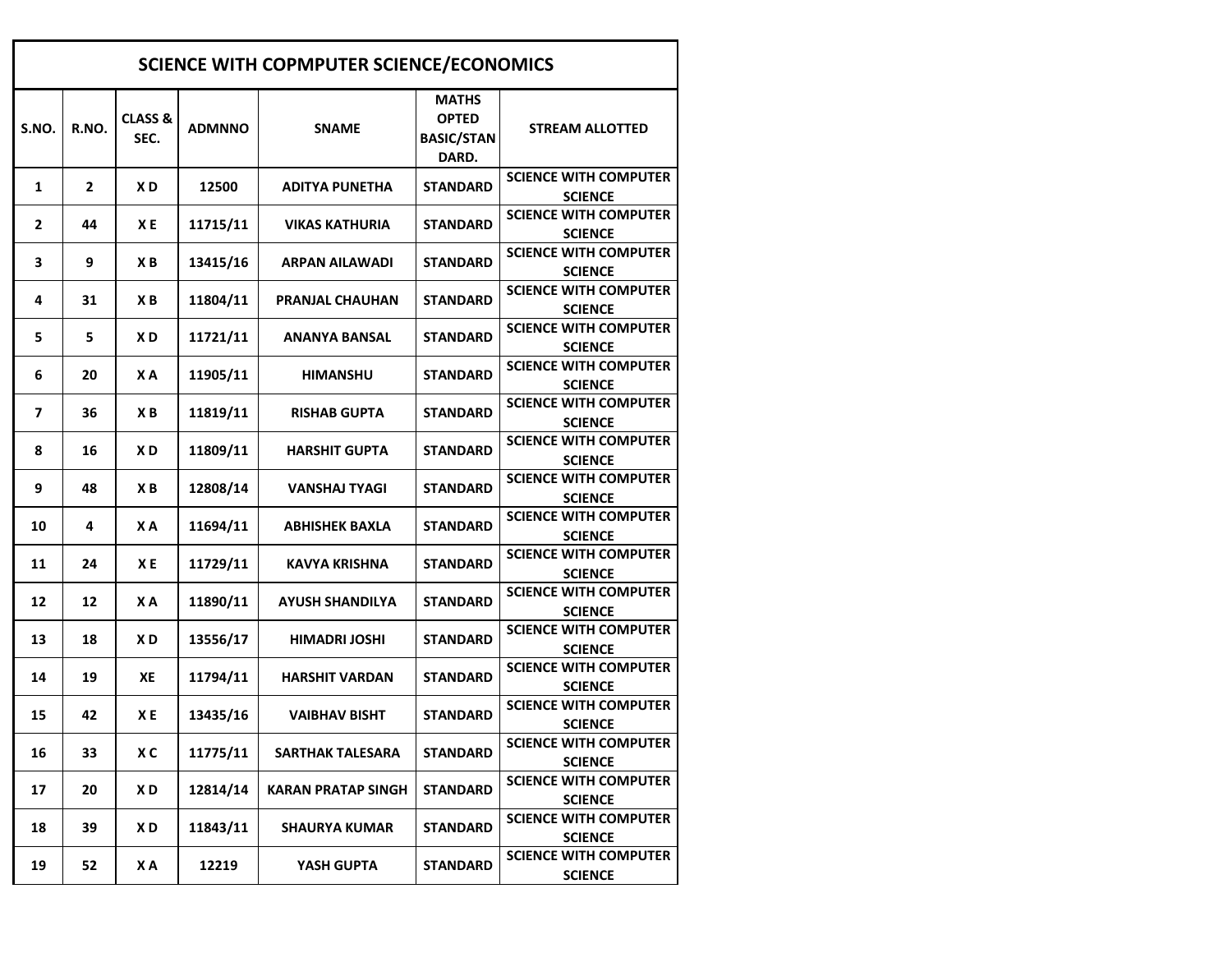| 20 | 12           | XD  | 11817/11 | <b>DEV KHANNA</b>           | <b>STANDARD</b> | <b>SCIENCE WITH COMPUTER</b>  |
|----|--------------|-----|----------|-----------------------------|-----------------|-------------------------------|
|    |              |     |          |                             |                 | <b>SCIENCE</b>                |
| 21 | 34           | XE  | 11875/11 | <b>RISHI RAJ RATHORE</b>    | <b>STANDARD</b> | <b>SCIENCE WITH COMPUTER</b>  |
|    |              |     |          |                             |                 | <b>SCIENCE</b>                |
| 22 | 37           | ХB  | 14313/19 | <b>RISHABH NAIN</b>         | <b>STANDARD</b> | <b>SCIENCE WITH COMPUTER</b>  |
|    |              |     |          |                             |                 | <b>SCIENCE</b>                |
| 23 | 47           | ХC  | 11880/11 | YATHARTH TYAGI              | <b>STANDARD</b> | <b>SCIENCE WITH COMPUTER</b>  |
|    |              |     |          |                             |                 | <b>SCIENCE</b>                |
| 24 | 46           | XA  | 11840/11 | <b>VAIBHAV</b>              | <b>STANDARD</b> | <b>SCIENCE WITH COMPUTER</b>  |
|    |              |     |          |                             |                 | <b>SCIENCE</b>                |
|    |              |     |          |                             |                 | <b>SCIENCE WITH COMPUTER</b>  |
| 25 | 4            | XD  | 11740/11 | <b>AKSHITA MULLICK</b>      | <b>STANDARD</b> | <b>SCIENCE</b>                |
|    |              |     |          |                             |                 | <b>SCIENCE WITH COMPUTER</b>  |
| 26 | 32           | XC  | 11750/11 | <b>SAMEER KUJUR</b>         | <b>STANDARD</b> | <b>SCIENCE</b>                |
|    |              |     |          |                             |                 | <b>SCIENCE WITH COMPUTER</b>  |
| 27 | 51           | X A | 11816/11 | <b>YANA SAREEN</b>          | <b>STANDARD</b> | <b>SCIENCE</b>                |
|    |              |     |          |                             |                 | <b>SCIENCE WITH COMPUTER</b>  |
| 28 | 10           | XC  | 11707/11 | <b>BHAVISHYA SINGH</b>      | <b>STANDARD</b> |                               |
|    |              |     |          |                             |                 | <b>SCIENCE</b>                |
| 29 | 42           | XC  | 11780/11 | <b>VANSH DUHOON</b>         | <b>STANDARD</b> | <b>SCIENCE WITH COMPUTER</b>  |
|    |              |     |          |                             |                 | <b>SCIENCE</b>                |
| 30 | 16           | XC  | 11869/11 | <b>HARSHIT CHAWLA</b>       | <b>STANDARD</b> | <b>SCIENCE WITH COMPUTER</b>  |
|    |              |     |          |                             |                 | <b>SCIENCE</b>                |
| 31 | 46           | ХB  | 11706/11 | <b>UJJWAL KUMAR</b>         | <b>STANDARD</b> | <b>SCIENCE WITH COMPUTER</b>  |
|    |              |     |          |                             |                 | <b>SCIENCE</b>                |
| 32 | 11           | XC  | 11808/11 | <b>DEEP ARORA</b>           | <b>STANDARD</b> | <b>SCIENCE WITH COMPUTER</b>  |
|    |              |     |          |                             |                 | <b>SCIENCE</b>                |
| 33 | 3            | XB  | 11570/10 | <b>ADITYA RAI</b>           | <b>STANDARD</b> | <b>SCIENCE WITH COMPUTER</b>  |
|    |              |     |          |                             |                 | <b>SCIENCE</b>                |
|    |              |     |          |                             |                 | <b>SCIENCE WITH COMPUTER</b>  |
| 34 | 38           | XC  | 11724/11 | <b>TUSHAR SINGH</b>         | <b>STANDARD</b> | <b>SCIENCE</b>                |
|    |              |     |          |                             |                 | <b>SCIENCE WITH COMPUTER</b>  |
| 35 | 1            | XC  | 11870/11 | <b>ACHAL A KAPOOR</b>       | <b>STANDARD</b> | <b>SCIENCE</b>                |
|    |              |     |          |                             |                 | <b>SCIENCE WITH COMPUTER</b>  |
| 36 | 47           | XB  | 11762/11 | <b>UZAIF ALAM SHAIKH</b>    | <b>STANDARD</b> | <b>SCIENCE</b>                |
|    |              |     |          |                             |                 | <b>SCIENCE WITH COMPUTER</b>  |
| 37 | 9            | XC  | 11897/11 | <b>AYUSH TIWARI</b>         | <b>STANDARD</b> | <b>SCIENCE</b>                |
|    |              |     |          |                             |                 | <b>SCIENCE WITH COMPUTER</b>  |
| 38 | 32           | XD  | 12837/14 | <b>PRINCE CHAUHAN</b>       | <b>STANDARD</b> |                               |
|    |              |     |          |                             |                 | <b>SCIENCE</b>                |
| 39 | 7            | XC  | 11746/11 | APARNA JHA                  | <b>STANDARD</b> | <b>SCIENCE WITH ECONOMICS</b> |
|    |              |     |          |                             |                 |                               |
| 40 | $\mathbf{2}$ | X C | 12526/13 | <b>STANDARD</b><br>AKANKSHA |                 | <b>SCIENCE WITH ECONOMICS</b> |
|    |              |     |          |                             |                 |                               |
| 41 | 41           | X D | 11823/11 | <b>SHIVAM ROHATGI</b>       | <b>STANDARD</b> | <b>SCIENCE WITH ECONOMICS</b> |
|    |              |     |          |                             |                 |                               |
| 42 | 17           | X C | 11834/11 | <b>KHUSHI GARG</b>          | <b>STANDARD</b> | <b>SCIENCE WITH ECONOMICS</b> |
|    |              |     |          |                             |                 |                               |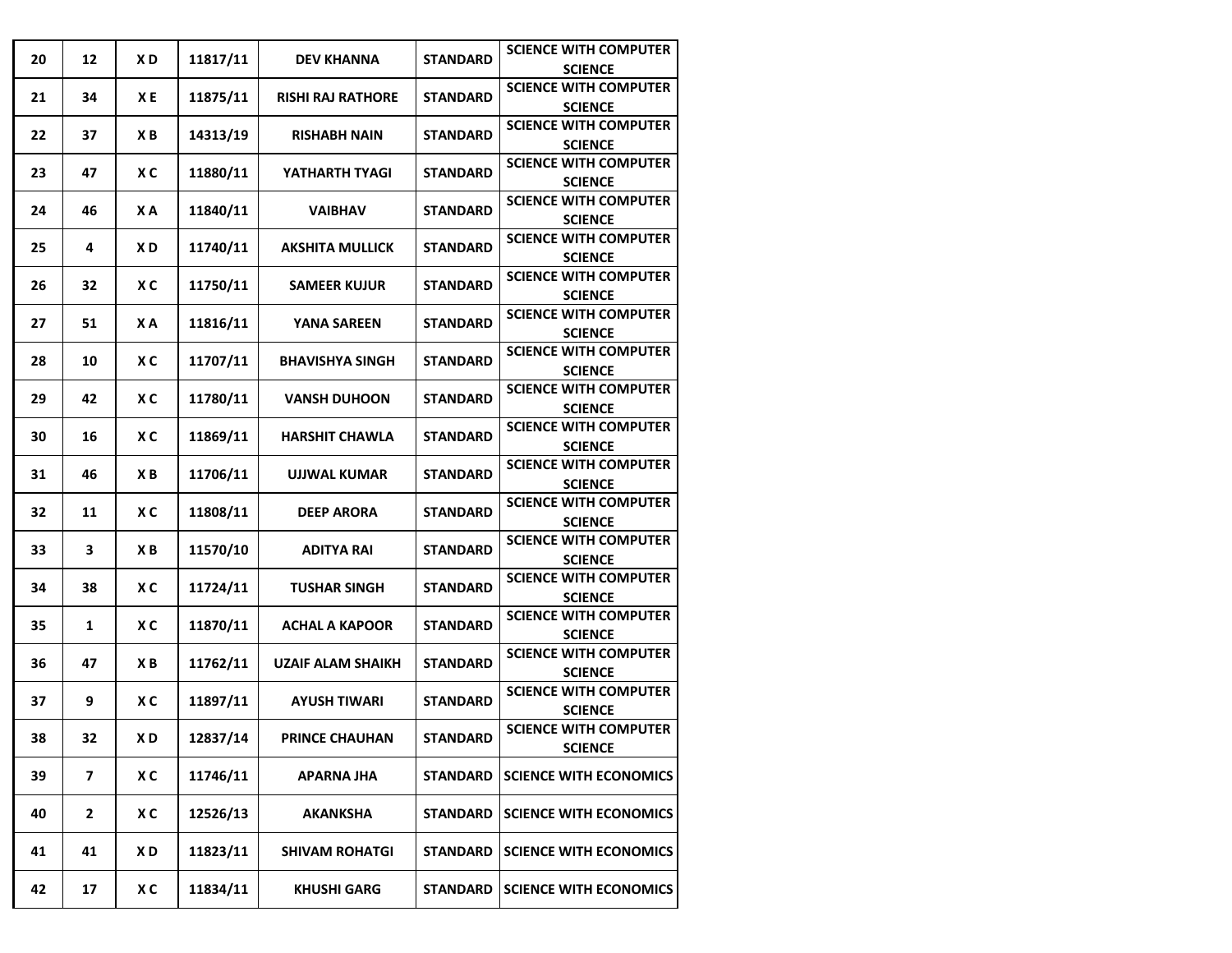| 43 | 12 | XE  | 11718/11 | <b>ANSHIKA GOEL</b>  | <b>STANDARD</b> | <b>SCIENCE WITH ECONOMICS</b> |
|----|----|-----|----------|----------------------|-----------------|-------------------------------|
| 44 | 34 | XD  | 12844/14 | <b>RACHIT MADAAN</b> | <b>STANDARD</b> | <b>SCIENCE WITH ECONOMICS</b> |
| 45 | 44 | XD  | 12242    | <b>TANISHO</b>       | <b>STANDARD</b> | <b>SCIENCE WITH ECONOMICS</b> |
| 46 | 21 | X C | 11766/11 | <b>MEHAL</b>         | <b>STANDARD</b> | <b>SCIENCE WITH ECONOMICS</b> |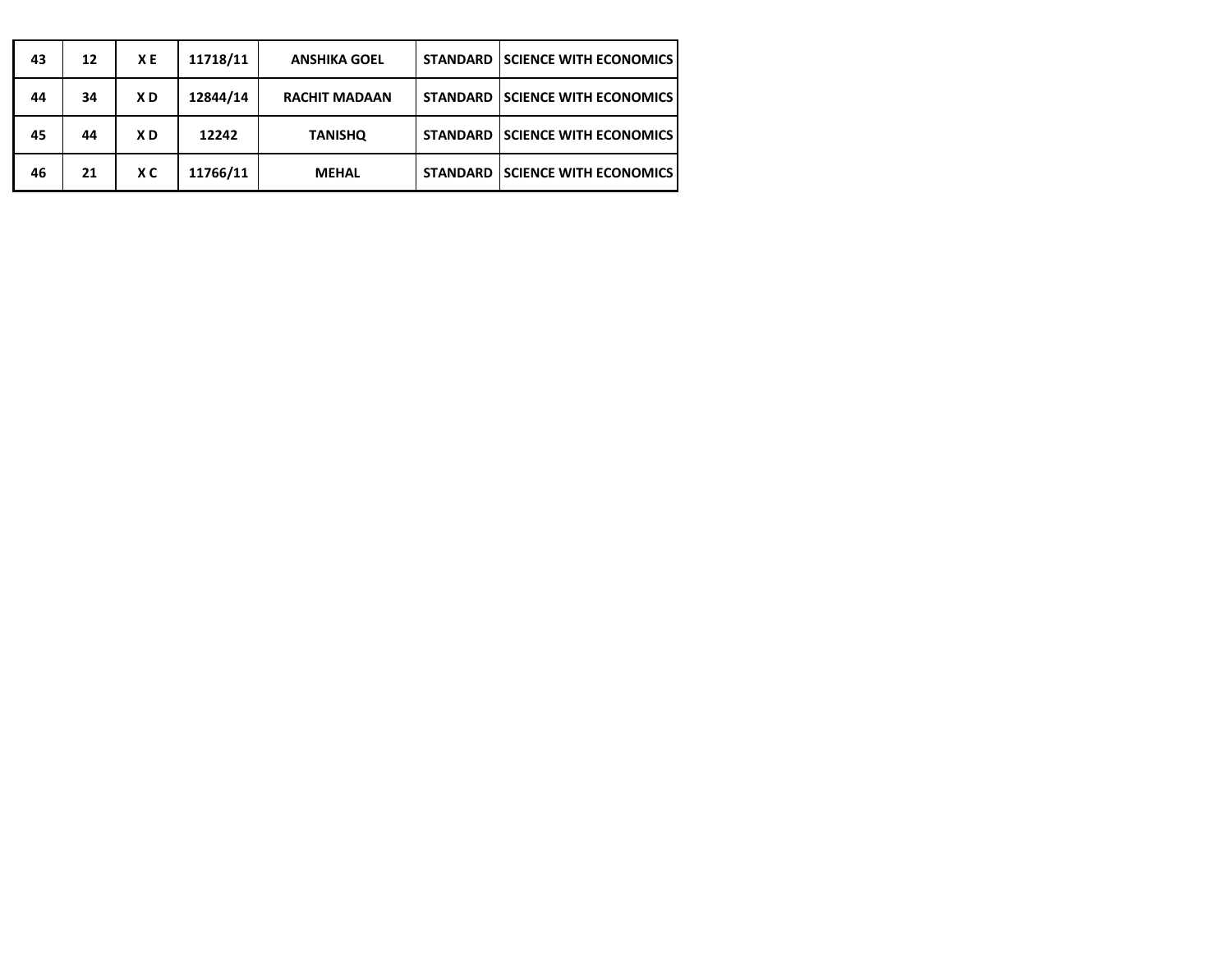|                | <b>COMMERCE WITH INFORMATICS PRACTICES/INFORMATICS PRACTICES &amp; ADD.</b> |                            |                       |               |                                                            |                         |  |  |  |  |  |  |
|----------------|-----------------------------------------------------------------------------|----------------------------|-----------------------|---------------|------------------------------------------------------------|-------------------------|--|--|--|--|--|--|
|                | MATHS/PHYSICAL EDUCATION/PHYSICAL EDUCATION & ADD. MATHS                    |                            |                       |               |                                                            |                         |  |  |  |  |  |  |
| S.NO.          | R.NO.                                                                       | <b>CLASS &amp;</b><br>SEC. | <b>SNAME</b>          | <b>ADMNNO</b> | <b>MATHS</b><br><b>OPTED</b><br><b>BASIC/STAND</b><br>ARD. | <b>STREAM ALLOTED</b>   |  |  |  |  |  |  |
| 1              | 37                                                                          | X <sub>E</sub>             | <b>SAINA TANEJA</b>   | 11741/11      | <b>BASIC</b>                                               | <b>COMMERCE WITH IP</b> |  |  |  |  |  |  |
| $\overline{2}$ | 36                                                                          | X <sub>C</sub>             | <b>SNEHA SAURABH</b>  | 11760/11      | <b>BASIC</b>                                               | <b>COMMERCE WITH IP</b> |  |  |  |  |  |  |
| 3              | 23                                                                          | X A                        | KAIRAV TYAGI          | 11714/11      | <b>STANDARD</b>                                            | <b>COMMERCE WITH IP</b> |  |  |  |  |  |  |
| 4              | 1                                                                           | XD                         | AARZOO TYAGI          | 11796/11      | <b>STANDARD</b>                                            | <b>COMMERCE WITH IP</b> |  |  |  |  |  |  |
| 5              | $\overline{\phantom{a}}$                                                    | XA                         | <b>ANGELINE RAJA</b>  | 11682/11      | <b>STANDARD</b>                                            | <b>COMMERCE WITH IP</b> |  |  |  |  |  |  |
| 6              | 1                                                                           | XA                         | <b>AADI JAMES</b>     | 11778/11      | <b>STANDARD</b>                                            | <b>COMMERCE WITH IP</b> |  |  |  |  |  |  |
| 7              | 34                                                                          | X A                        | <b>PUSHKAR GOEL</b>   | 11681/11      | <b>STANDARD</b>                                            | <b>COMMERCE WITH IP</b> |  |  |  |  |  |  |
| 8              | 48                                                                          | X A                        | <b>VEDIKA CHETTRI</b> | 11824/11      | <b>STANDARD</b>                                            | <b>COMMERCE WITH IP</b> |  |  |  |  |  |  |
| 9              | 18                                                                          | X C                        | <b>KSHITIZ TYAGI</b>  | 11709/11      | <b>STANDARD</b>                                            | <b>COMMERCE WITH IP</b> |  |  |  |  |  |  |
| 10             | 6                                                                           | XB                         | <b>AMAN FAROOQUI</b>  | 11853/11      | <b>STANDARD</b>                                            | <b>COMMERCE WITH IP</b> |  |  |  |  |  |  |
| 11             | $\overline{ }$                                                              | XE                         | <b>ALEX DAS</b>       | 11789/11      | <b>STANDARD</b>                                            | <b>COMMERCE WITH IP</b> |  |  |  |  |  |  |
| 12             | 46                                                                          | XD                         | <b>VARUN HEER</b>     | 13101/15      | <b>STANDARD</b>                                            | <b>COMMERCE WITH IP</b> |  |  |  |  |  |  |
| 13             | 9                                                                           | X A                        | <b>ANSH DHINGRA</b>   | 11872/11      | <b>STANDARD</b>                                            | <b>COMMERCE WITH IP</b> |  |  |  |  |  |  |
| 14             | 40                                                                          | XB                         | <b>RYDHAM GUPTA</b>   | 11863/11      | <b>STANDARD</b>                                            | <b>COMMERCE WITH IP</b> |  |  |  |  |  |  |
| 15             | 19                                                                          | XD                         | <b>ISHITA SIDANA</b>  | 11831/11      | <b>STANDARD</b>                                            | <b>COMMERCE WITH IP</b> |  |  |  |  |  |  |
| 16             | $\mathbf{2}$                                                                | X A                        | AAYUSH KUKREJA        | 11769/11      | <b>STANDARD</b>                                            | <b>COMMERCE WITH IP</b> |  |  |  |  |  |  |
| 17             | 17                                                                          | ХB                         | <b>GARVIT GAMBHIR</b> | 11731/11      | <b>STANDARD</b>                                            | <b>COMMERCE WITH IP</b> |  |  |  |  |  |  |
| 18             | 18                                                                          | XE                         | <b>HARDIK KAKKAR</b>  | 11728/11      | <b>STANDARD</b>                                            | <b>COMMERCE WITH IP</b> |  |  |  |  |  |  |
| 19             | $\overline{\mathbf{z}}$                                                     | ХB                         | <b>ANSH RANA</b>      | 12223         | <b>STANDARD</b>                                            | <b>COMMERCE WITH IP</b> |  |  |  |  |  |  |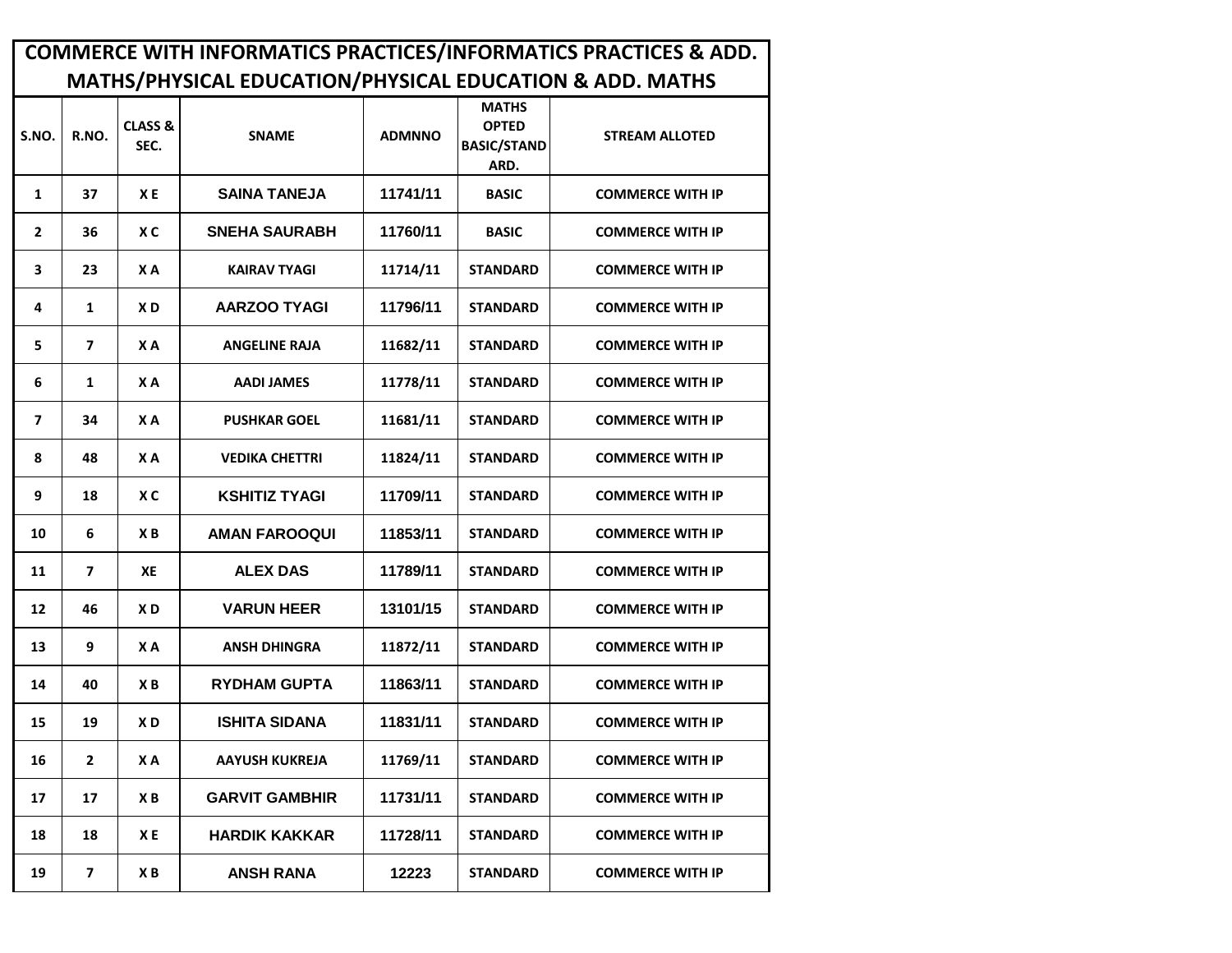| 20 | 23 | X <sub>D</sub> | <b>KHUSHI SALUJA</b>      | 11722/11 | <b>STANDARD</b> | <b>COMMERCE WITH IP</b>                                |
|----|----|----------------|---------------------------|----------|-----------------|--------------------------------------------------------|
| 21 | 29 | X <sub>C</sub> | <b>RISHIKA CHAUHAN</b>    | 11826/11 | <b>BASIC</b>    | <b>COMMERCE WITH IP</b>                                |
| 22 | 50 | X A            | <b>VIJAY AZAD</b>         | 11447/10 | <b>BASIC</b>    | <b>COMMERCE WITH IP</b>                                |
| 23 | 22 | X <sub>C</sub> | <b>MUKUL KHURANA</b>      | 11886/11 | <b>BASIC</b>    | <b>COMMERCE WITH IP</b>                                |
| 24 | 13 | ХB             | <b>CHATHAK THAKS</b>      | 11777/11 | <b>STANDARD</b> | <b>COMMERCE WITH IP</b>                                |
| 25 | 45 | X <sub>C</sub> | <b>VINITA KUJUR</b>       | 11813/11 | <b>BASIC</b>    | <b>COMMERCE WITH IP</b>                                |
| 26 | 38 | XA             | <b>SAMEER OREA</b>        | 11744/11 | <b>BASIC</b>    | <b>COMMERCE WITH IP</b>                                |
| 27 | 30 | X A            | <b>NEVIN NIXON K</b>      | 11836/11 | <b>STANDARD</b> | <b>COMMERCE WITH IP AND</b><br><b>ADDITIONAL MATHS</b> |
| 28 | 26 | X <sub>D</sub> | <b>LAKSHYA GUPTA</b>      | 11895/11 | <b>STANDARD</b> | <b>COMMERCE WITH IP AND</b><br><b>ADDITIONAL MATHS</b> |
| 29 | 32 | X <sub>E</sub> | <b>PUSHKAR SETHI</b>      | 12831/14 | <b>STANDARD</b> | <b>COMMERCE WITH IP AND</b><br><b>ADDITIONAL MATHS</b> |
| 30 | 24 | X <sub>D</sub> | <b>KRISH PRATAP SINGH</b> | 11857/11 | <b>STANDARD</b> | <b>COMMERCE WITH IP AND</b><br><b>ADDITIONAL MATHS</b> |
| 31 | 16 | XA             | <b>ENOSH</b>              | 11783/11 | <b>STANDARD</b> | <b>COMMERCE WITH IP AND</b><br><b>ADDITIONAL MATHS</b> |
| 32 | 32 | XB             | <b>PRATISHTHA SANPAL</b>  | 11867/11 | <b>STANDARD</b> | <b>COMMERCE WITH IP AND</b><br><b>ADDITIONAL MATHS</b> |
| 33 | 42 | X <sub>B</sub> | <b>SARTHAK KUMAR</b>      | 12220    | <b>STANDARD</b> | <b>COMMERCE WITH IP AND</b><br><b>ADDITIONAL MATHS</b> |
| 34 | 12 | X <sub>B</sub> | <b>BHAVI BHATIA</b>       | 11753/11 | <b>STANDARD</b> | <b>COMMERCE WITH IP AND</b><br><b>ADDITIONAL MATHS</b> |
| 35 | 16 | X <sub>B</sub> | <b>EKANSH</b>             | 11730/11 | <b>STANDARD</b> | <b>COMMERCE WITH IP AND</b><br><b>ADDITIONAL MATHS</b> |
| 36 | 8  | X C            | <b>ARIES JOHN</b>         | 11630/10 | <b>STANDARD</b> | <b>COMMERCE WITH IP AND</b><br><b>ADDITIONAL MATHS</b> |
| 37 | 14 | XA             | <b>DAVID PALAKA</b>       | 11839/11 | <b>STANDARD</b> | <b>COMMERCE WITH IP/PHY EDU.</b>                       |
| 38 | 8  | XB             | <b>ARADHYA JHA</b>        | 11752/11 | <b>STANDARD</b> | <b>COMMERCE WITH IP/PHY. EDU.</b>                      |
| 39 | 44 | X C            | <b>VEDANSH CHOUTALA</b>   | 11743/11 | <b>STANDARD</b> | <b>COMMERCE WITH IP/PHY. EDU.</b>                      |
| 40 | 10 | X E            | <b>ANN MARIA ANTONY</b>   | 11735/11 | <b>STANDARD</b> | <b>COMMERCE WITH IP/PHY. EDU.</b>                      |
| 41 | 49 | ΧA             | <b>VIDHISHA</b>           | 11828/11 | <b>STANDARD</b> | <b>COMMERCE WITH IP/PHY. EDU.</b>                      |
| 42 | 14 | XE             | <b>ARNAV ANDREW VATS</b>  | 11842/11 | <b>STANDARD</b> | <b>COMMERCE WITH IP/PHY. EDU.</b>                      |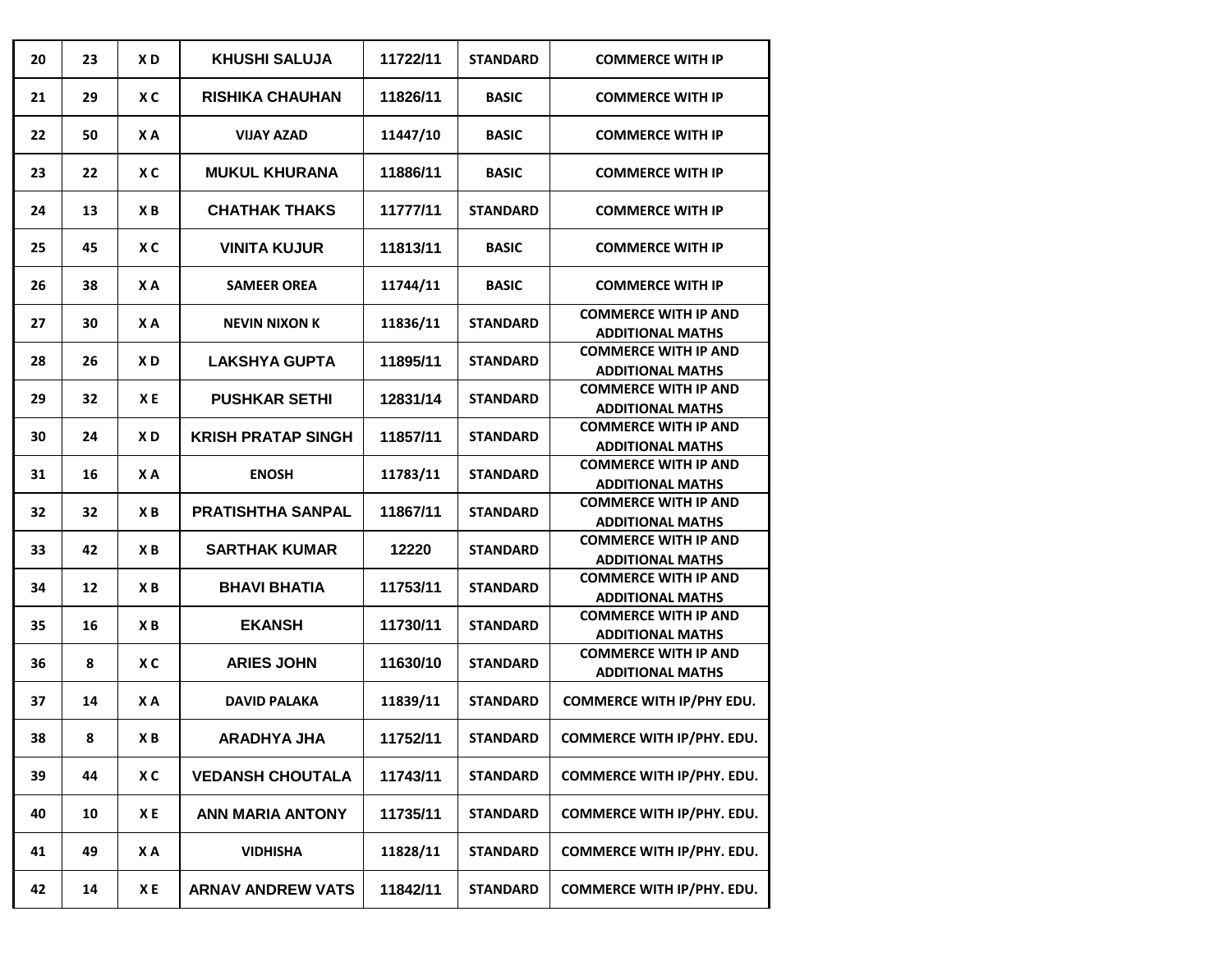| 43 | 41                      | ХE             | <b>TANNU</b>                          | 12238    | <b>STANDARD</b> | <b>COMMERCE WITH IP/PHY. EDU.</b> |
|----|-------------------------|----------------|---------------------------------------|----------|-----------------|-----------------------------------|
| 44 | 13                      | X <sub>C</sub> | <b>DEVANSH RAI</b>                    | 11845/11 | <b>STANDARD</b> | <b>COMMERCE WITH IP/PHY. EDU.</b> |
| 45 | 18                      | X <sub>B</sub> | <b>GAUTAM JAIN</b>                    | 12832/14 | <b>STANDARD</b> | <b>COMMERCE WITH IP/PHY. EDU.</b> |
| 46 | 15                      | XE             | <b>ARPITA SINGH</b>                   | 11835/11 | <b>STANDARD</b> | COMMERCE WITH IP/PHY. EDU.        |
| 47 | 6                       | X <sub>C</sub> | <b>ANUGRAH SCARIA</b>                 | 12517/13 | <b>STANDARD</b> | <b>COMMERCE WITH IP/PHY. EDU.</b> |
| 48 | 47                      | X <sub>D</sub> | <b>VIHAAN KASERVA</b>                 | 11620/10 | <b>STANDARD</b> | COMMERCE WITH IP/PHY. EDU.        |
| 49 | 43                      | X <sub>D</sub> | <b>STEVE FINNEY</b>                   | 12218    | <b>STANDARD</b> | <b>COMMERCE WITH IP/PHY. EDU.</b> |
| 50 | 35                      | ХB             | <b>RAJ NANDINI</b>                    | 11554/10 | <b>STANDARD</b> | COMMERCE WITH IP/PHY. EDU.        |
| 51 | $\overline{2}$          | X <sub>B</sub> | <b>ADITI SINGH</b>                    | 12216    | <b>STANDARD</b> | COMMERCE WITH IP/PHY. EDU.        |
| 52 | 14                      | X <sub>D</sub> | <b>GAURAV SINGH</b>                   | 11915/11 | <b>STANDARD</b> | <b>COMMERCE WITH IP/PHY. EDU.</b> |
| 53 | 43                      | XE             | <b>VASU NAGAR</b>                     | 11754/11 | <b>BASIC</b>    | <b>COMMERCE WITH IP/PHY. EDU.</b> |
| 54 | 33                      | <b>XA</b>      | PRIYANSHU MISHRA                      | 12215    | <b>STANDARD</b> | <b>COMMERCE WITH IP/PHY. EDU.</b> |
| 55 | 19                      | X <sub>C</sub> | <b>LAABHANSH JOGRAJ</b>               | 11848/11 | <b>STANDARD</b> | <b>COMMERCE WITH IP/PHY. EDU.</b> |
| 56 | 33                      | X <sub>E</sub> | <b>RAJ ALNENDRA SINGH</b>             | 12856/14 | <b>STANDARD</b> | <b>COMMERCE WITH IP/PHY. EDU.</b> |
| 57 | 27                      | X <sub>D</sub> | LIKINA K. KINIMI                      | 11736/11 | <b>STANDARD</b> | COMMERCE WITH IP/PHY. EDU.        |
| 58 | 30                      | XE             | <b>PIYUSH</b>                         | 11802/11 | <b>STANDARD</b> | COMMERCE WITH IP/PHY. EDU.        |
| 59 | 8                       | XD             | <b>AYUSH NEGI</b>                     | 11713/11 | <b>STANDARD</b> | COMMERCE WITH IP/PHY. EDU.        |
| 60 | 38                      | XD             | <b>SHAUN EBENZER</b><br><b>BHATTI</b> | 11719/11 | <b>STANDARD</b> | <b>COMMERCE WITH IP/PHY. EDU.</b> |
| 61 | 28                      | XC             | <b>RAGHAV KAUSHIK</b>                 | 11696/11 | <b>STANDARD</b> | COMMERCE WITH IP/PHY. EDU.        |
| 62 | 41                      | ΧA             | <b>SHALOM SINGH</b>                   | 11702/11 | <b>STANDARD</b> | <b>COMMERCE WITH IP/PHY. EDU.</b> |
| 63 | $\overline{\mathbf{z}}$ | X D            | <b>ANKUR TYAGI</b>                    | 11806/11 | <b>STANDARD</b> | <b>COMMERCE WITH IP/PHY. EDU.</b> |
| 64 | 35                      | XE             | <b>ROHAN</b>                          | 12529/13 | <b>STANDARD</b> | <b>COMMERCE WITH IP/PHY. EDU.</b> |
| 65 | 46                      | XE             | <b>ZUBIN RAMAN THOMAS</b>             | 11725/11 | <b>STANDARD</b> | <b>COMMERCE WITH IP/PHY. EDU.</b> |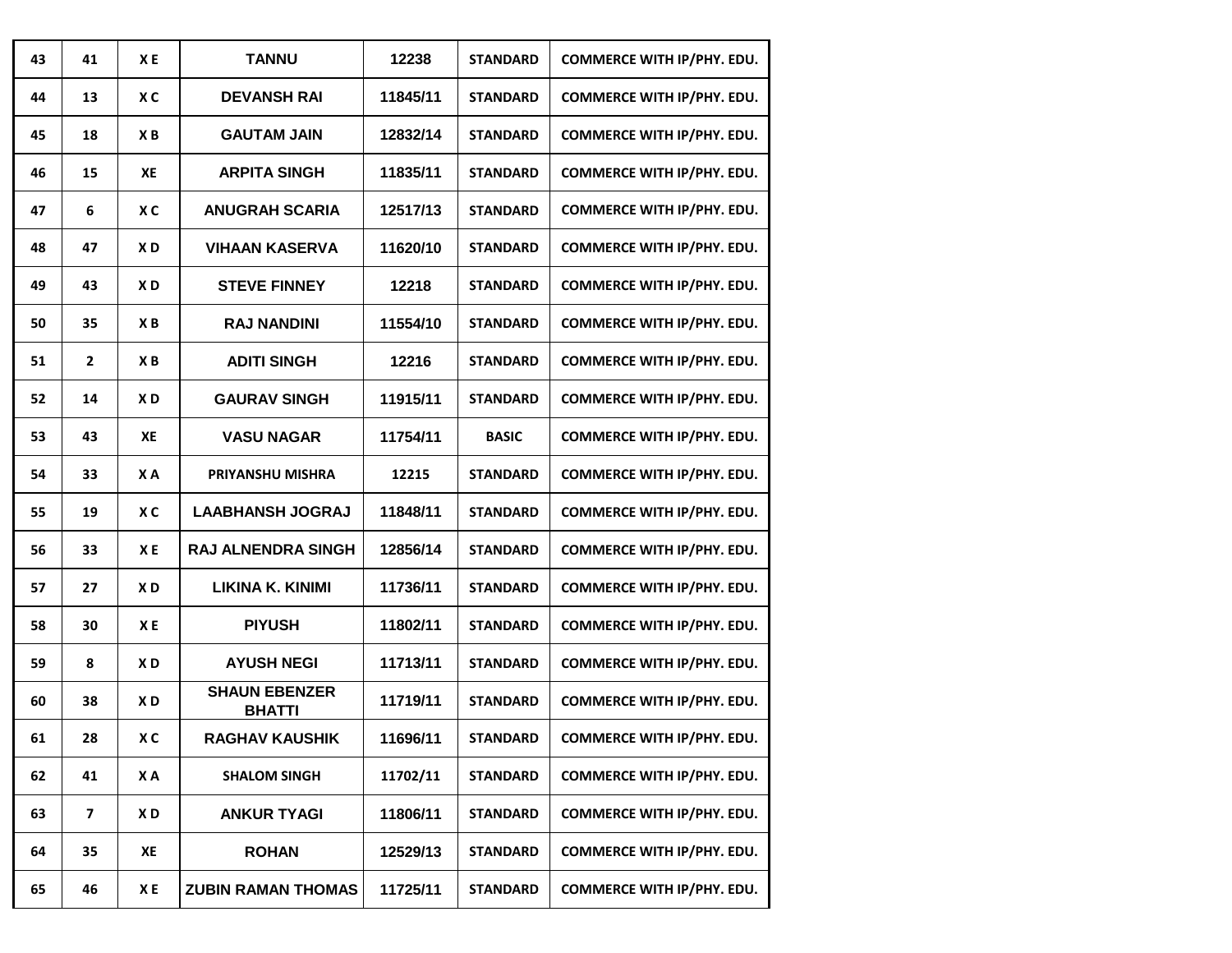| 66 | 44           | XB             | <b>SIDDHARTH SHARMA</b>  | 12810/14 | <b>STANDARD</b> | COMMERCE WITH IP/PHY. EDU.        |
|----|--------------|----------------|--------------------------|----------|-----------------|-----------------------------------|
| 67 | 39           | XC             | <b>UNNATI PANDEY</b>     | 11907/11 | <b>STANDARD</b> | COMMERCE WITH IP/PHY. EDU.        |
| 68 | 10           | XD             | <b>CYRUS MASIH</b>       | 11695/11 | <b>STANDARD</b> | COMMERCE WITH IP/PHY. EDU.        |
| 69 | 29           | XA             | <b>MAYANK KASHYAP</b>    | 11847/11 | <b>STANDARD</b> | COMMERCE WITH IP/PHY. EDU.        |
| 70 | 10           | XA             | <b>ANUSHA LILY TOPPO</b> | 11779/11 | <b>BASIC</b>    | <b>COMMERCE WITH IP/PHY. EDU.</b> |
| 71 | 3            | X <sub>C</sub> | <b>ALWIN THOMAS TOM</b>  | 11773/11 | <b>STANDARD</b> | COMMERCE WITH IP/PHY. EDU.        |
| 72 | 20           | X <sub>E</sub> | <b>IPSHITA</b>           | 11784/11 | <b>STANDARD</b> | COMMERCE WITH IP/PHY. EDU.        |
| 73 | 11           | XD             | <b>DEEPANSHU</b>         | 11874/11 | <b>STANDARD</b> | COMMERCE WITH IP/PHY. EDU.        |
| 74 | 49           | X <sub>B</sub> | YESHUDEEP TOPNO          | 11745/11 | <b>STANDARD</b> | COMMERCE WITH IP/PHY. EDU.        |
| 75 | 22           | XD             | <b>KHUSHI GUPTA</b>      | 11684/11 | <b>STANDARD</b> | <b>COMMERCE WITH IP/PHY. EDU.</b> |
| 76 | 45           | X <sub>D</sub> | <b>VANSH GAMBHIR</b>     | 11914/11 | <b>STANDARD</b> | <b>COMMERCE WITH PHY. EDU.</b>    |
| 77 | 6            | XA             | ALANKRIT BHARTI VERMA    | 11877/11 | <b>STANDARD</b> | <b>COMMERCE WITH PHY. EDU.</b>    |
| 78 | $\mathbf{1}$ | XE             | <b>AAKRITI KUMAR</b>     | 11822/11 | <b>STANDARD</b> | <b>COMMERCE WITH PHY. EDU.</b>    |
| 79 | 13           | XE             | <b>ANUSHKA SHABU</b>     | 11683/11 | <b>STANDARD</b> | <b>COMMERCE WITH PHY. EDU.</b>    |
| 80 | 36           | XE             | <b>ROHANSH GOEL</b>      | 11814/11 | <b>STANDARD</b> | <b>COMMERCE WITH PHY. EDU.</b>    |
| 81 | 12           | XC             | <b>DEEPANSHU KUMAR</b>   | 11916/11 | <b>BASIC</b>    | <b>COMMERCE WITH PHY. EDU.</b>    |
| 82 | 40           | XE             | <b>SHIVAM GAMBHIR</b>    | 11888/11 | <b>BASIC</b>    | <b>COMMERCE WITH PHY. EDU.</b>    |
| 83 | 20           | XC             | <b>MANYA SHARMA</b>      | 11772/11 | <b>BASIC</b>    | <b>COMMERCE WITH PHY. EDU.</b>    |
| 84 | 30           | XD             | <b>OM MITTAL</b>         | 11578/10 | <b>STANDARD</b> | <b>COMMERCE WITH PHY. EDU.</b>    |
| 85 | 26           | X A            | LAVANAYA LATWAL          | 12498    | <b>STANDARD</b> | <b>COMMERCE WITH PHY. EDU.</b>    |
| 86 | 4            | ХB             | <b>AGAM PREET SINGH</b>  | 11793/11 | <b>STANDARD</b> | <b>COMMERCE WITH PHY. EDU.</b>    |
| 87 | 5            | ΧE             | <b>ADYA PARVEEN</b>      | 11832/11 | <b>STANDARD</b> | <b>COMMERCE WITH PHY. EDU.</b>    |
| 88 | 27           | X C            | <b>PRARTHANA MASSEY</b>  | 11726/11 | <b>STANDARD</b> | <b>COMMERCE WITH PHY. EDU.</b>    |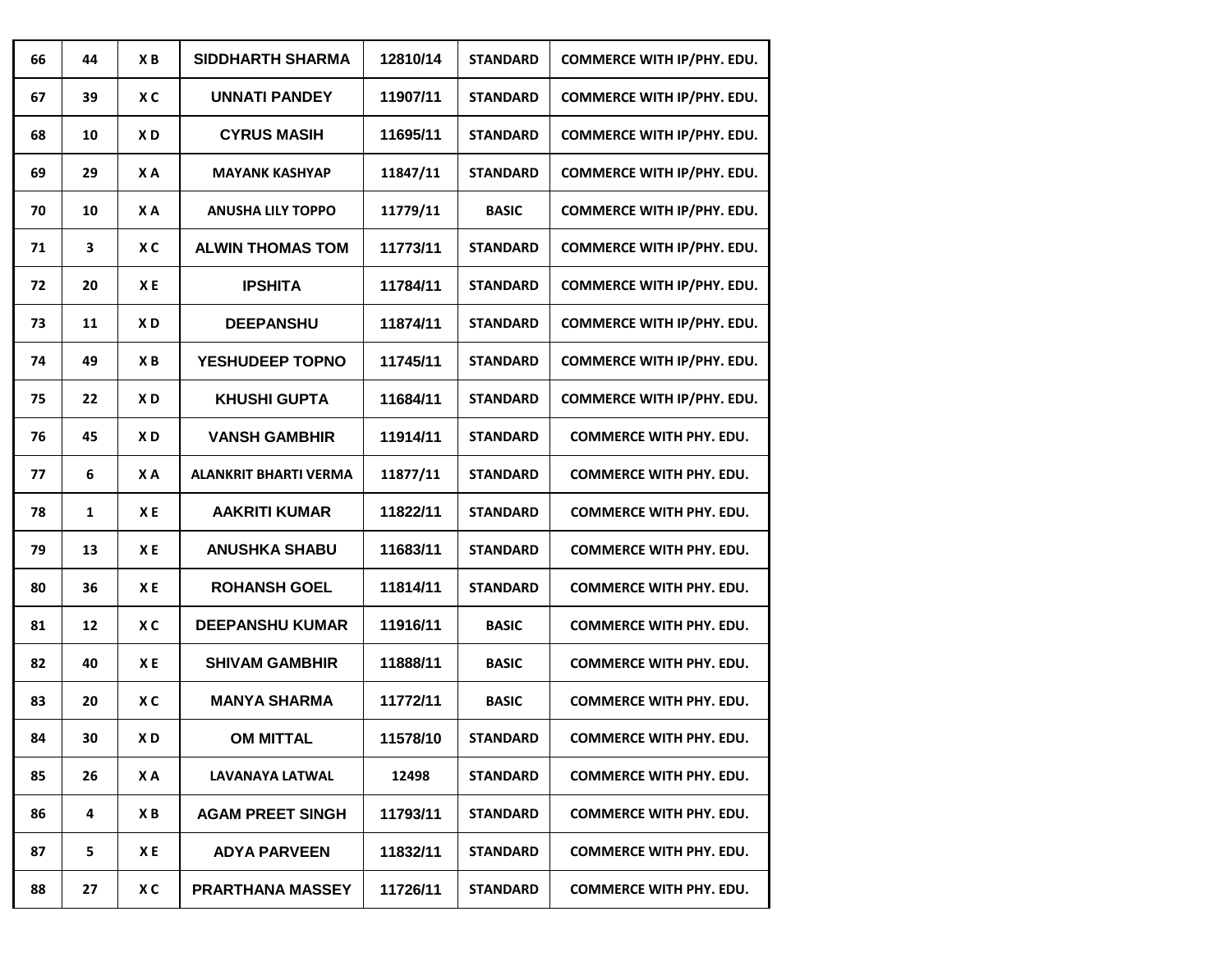| 89  | 19 | XB             | <b>HIMANSHU</b>                          | 11716/11 | <b>BASIC</b>    | <b>COMMERCE WITH PHY. EDU.</b>                                  |
|-----|----|----------------|------------------------------------------|----------|-----------------|-----------------------------------------------------------------|
| 90  | 26 | XE             | <b>KUNAL BHATI</b>                       | 11792/11 | <b>BASIC</b>    | <b>COMMERCE WITH PHY. EDU.</b>                                  |
| 91  | 28 | ХB             | <b>PARIKSHA</b>                          | 12834/14 | <b>STANDARD</b> | <b>COMMERCE WITH PHY. EDU.</b>                                  |
| 92  | 33 | XD             | <b>PUJYA TUTEJA</b>                      | 11790/11 | <b>Basic</b>    | <b>COMMERCE WITH PHY. EDU.</b>                                  |
| 93  | 8  | XA             | <b>ANJELEENA EKKA</b>                    | 12543/13 | <b>STANDARD</b> | <b>COMMERCE WITH PHY. EDU.</b>                                  |
| 94  | 1  | XB             | <b>ABHISHEK PATYAL</b>                   | 11768/11 | <b>STANDARD</b> | COMMERCE WITH PHY. EDU.                                         |
| 95  | 40 | XD             | <b>SHERAL KHANEJA</b>                    | 11788/11 | <b>Basic</b>    | <b>COMMERCE WITH PHY. EDU.</b>                                  |
| 96  | 20 | XB             | <b>HIMESH KUMAR</b><br><b>SHARMA</b>     | 11546/10 | <b>BASIC</b>    | <b>COMMERCE WITH PHY. EDU.</b>                                  |
| 97  | 6  | X E            | <b>AKARSH SALUJA</b>                     | 11763/11 | <b>BASIC</b>    | <b>COMMERCE WITH PHY. EDU.</b>                                  |
| 98  | 46 | X <sub>C</sub> | YASH TYAGI                               | 12503    | <b>BASIC</b>    | <b>COMMERCE WITH PHY. EDU.</b>                                  |
| 99  | 27 | <b>XE</b>      | <b>MEHAK KHAN</b>                        | 11868/11 | <b>STANDARD</b> | <b>COMMERCE WITH PHY. EDU.</b>                                  |
| 100 | 43 | ХB             | <b>SEHAJ CHADHA</b>                      | 11841/11 | <b>BASIC</b>    | <b>COMMERCE WITH PHY. EDU.</b>                                  |
| 101 | 18 | XA             | <b>GARIMA</b>                            | 11896/11 | <b>STANDARD</b> | <b>COMMERCE WITH PHY. EDU.</b>                                  |
| 102 | 22 | XA             | <b>IRAJ CHAUDHARY</b>                    | 11820/11 | <b>BASIC</b>    | <b>COMMERCE WITH PHY. EDU.</b>                                  |
| 103 | 31 | XA             | POOJA KUMARI RAWAL                       | 11798/11 | <b>BASIC</b>    | <b>COMMERCE WITH PHY. EDU.</b>                                  |
| 104 | 27 | <b>XA</b>      | LIZA MASSIH                              | 11499/10 | <b>BASIC</b>    | <b>COMMERCE WITH PHY. EDU.</b>                                  |
| 105 | 45 | XB             | <b>TANISH SHARMA</b>                     | 11781/11 | <b>STANDARD</b> | <b>COMMERCE WITH PHY, EDU, &amp;</b><br><b>ADDITIONAL MATHS</b> |
| 106 | 28 | X E            | <b>MUDITA GULATI</b>                     | 14268/19 | <b>STANDARD</b> | <b>COMMERCE WITH PHY, EDU, &amp;</b><br><b>ADDITIONAL MATHS</b> |
| 107 | 22 | XE             | <b>JAYESH SHARMA</b>                     | 12818/14 | <b>STANDARD</b> | <b>COMMERCE WITH PHY. EDU. &amp;</b><br><b>ADDITIONAL MATHS</b> |
| 108 | 34 | XB             | <b>PUSHPA SOY</b>                        | 11811/11 | <b>STANDARD</b> | <b>COMMERCE WITH PHY. EDU. &amp;</b><br><b>ADDITIONAL MATHS</b> |
| 109 | 40 | X A            | <b>SANYAM SACHDEVA</b>                   | 11851/11 | <b>STANDARD</b> | <b>COMMERCE WITH PHY. EDU. &amp;</b><br><b>ADDITIONAL MATHS</b> |
| 110 | 9  | X E            | <b>ANGELINA SHRISHTY</b><br><b>SINGH</b> | 11878/11 | <b>STANDARD</b> | <b>COMMERCE WITH PHY. EDU. &amp;</b><br><b>ADDITIONAL MATHS</b> |
| 111 | 3  | XE             | <b>AAYUSH TYAGI</b>                      | 11710/11 | <b>STANDARD</b> | <b>COMMERCE WITH PHY. EDU. &amp;</b><br><b>ADDITIONAL MATHS</b> |